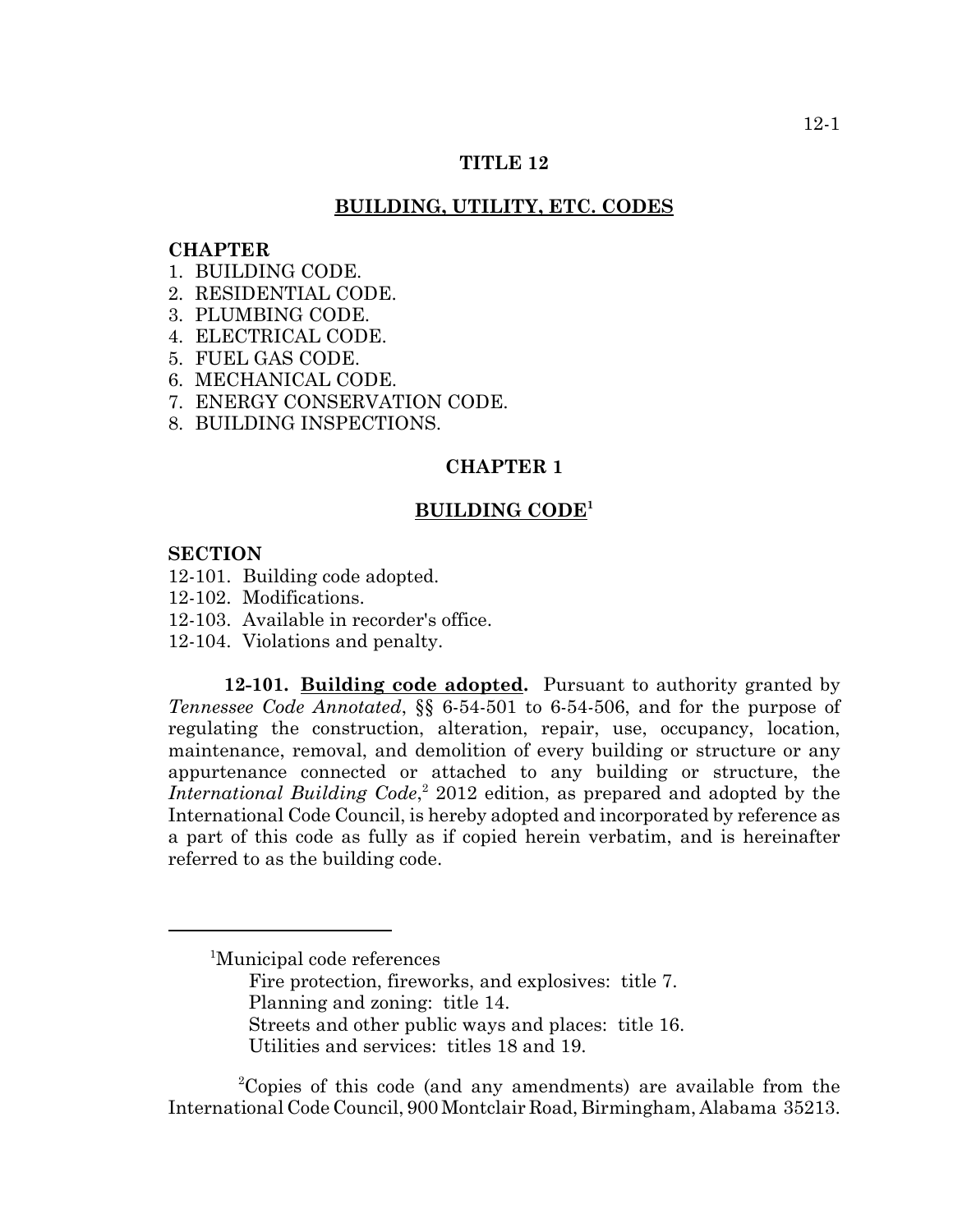**12-102. Modifications.** The following sections are hereby revised to read as follows:

Definitions. Whenever the words "Building Official" are used in the building code, they shall refer to the person designated by the board of mayor and aldermen to enforce the provisions of the building code.

**12-103. Available in recorder's office.** Pursuant to the requirements of the *Tennessee Code Annotated*, § 6-54-502, one (1) copy of the building code has been placed on file in the recorder's office and shall be kept there for the use and inspection of the public.

**12-104. Violations and penalty.** It shall be unlawful for any person to violate or fail to comply with any provision of the building code as herein adopted by reference and modified. The violation of any section of this chapter shall be punishable by a penalty under the general penalty provision of this code. Each day a violation is allowed to continue shall constitute a separate offense.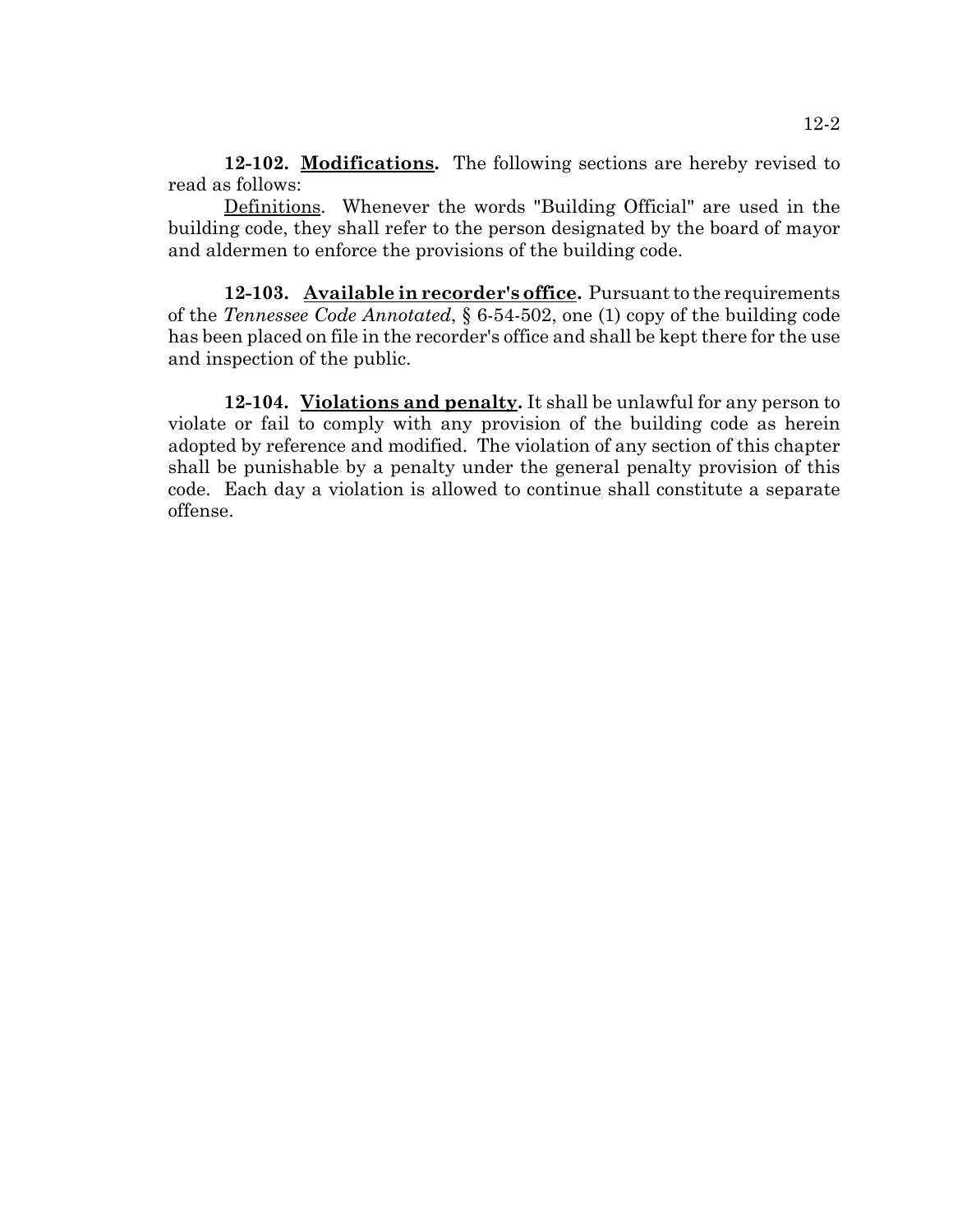#### **RESIDENTIAL CODE**

#### **SECTION**

- 12-201. Residential code adopted.
- 12-202. Modifications.
- 12-203. Available in recorder's office.
- 12-204. Violations and penalty.

**12-201. Residential code adopted.** Pursuant to authority granted by *Tennessee Code Annotated*, §§ 6-54-501 to 6-54-506, and for the purpose of providing building, plumbing, mechanical and electrical provisions, the International Residential Code,<sup>1</sup> 2012 edition, as prepared and adopted by the International Code Council, is hereby adopted and incorporated by reference as a part of this code as fully as if copied herein verbatim, and is hereinafter referred to as the residential code.

**12-202. Modifications.** The following sections are hereby revised to read as follows:

(1) Definitions. Whenever the words "Building Official" are used in the residential code, they shall refer to the person designated by the board of mayor and aldermen to enforce the provisions of the residential code.

(2) Automatic sprinkler system standards. Section R 313 pertaining to automatic sprinkler systems for townhouses and residential dwellings for single family and double family dwellings is hereby deleted.

**12-203. Available in recorder's office.** Pursuant to the requirements of *Tennessee Code Annotated*, § 6-54-502, one (1) copy of the residential code has been placed on file in the recorder's office and shall be kept there for the use and inspection of the public.

**12-204. Violations and penalty.** It shall be unlawful for any person to violate or fail to comply with any provision of the residential code as herein adopted by reference and modified. The violation of any section of this chapter shall be punishable by a penalty under the general penalty provision of this code. Each day a violation is allowed to continue shall constitute a separate offense.

<sup>1</sup> Copies of this code (and any amendments) are available from the International Code Council, 900 Montclair Road, Birmingham, Alabama 35213.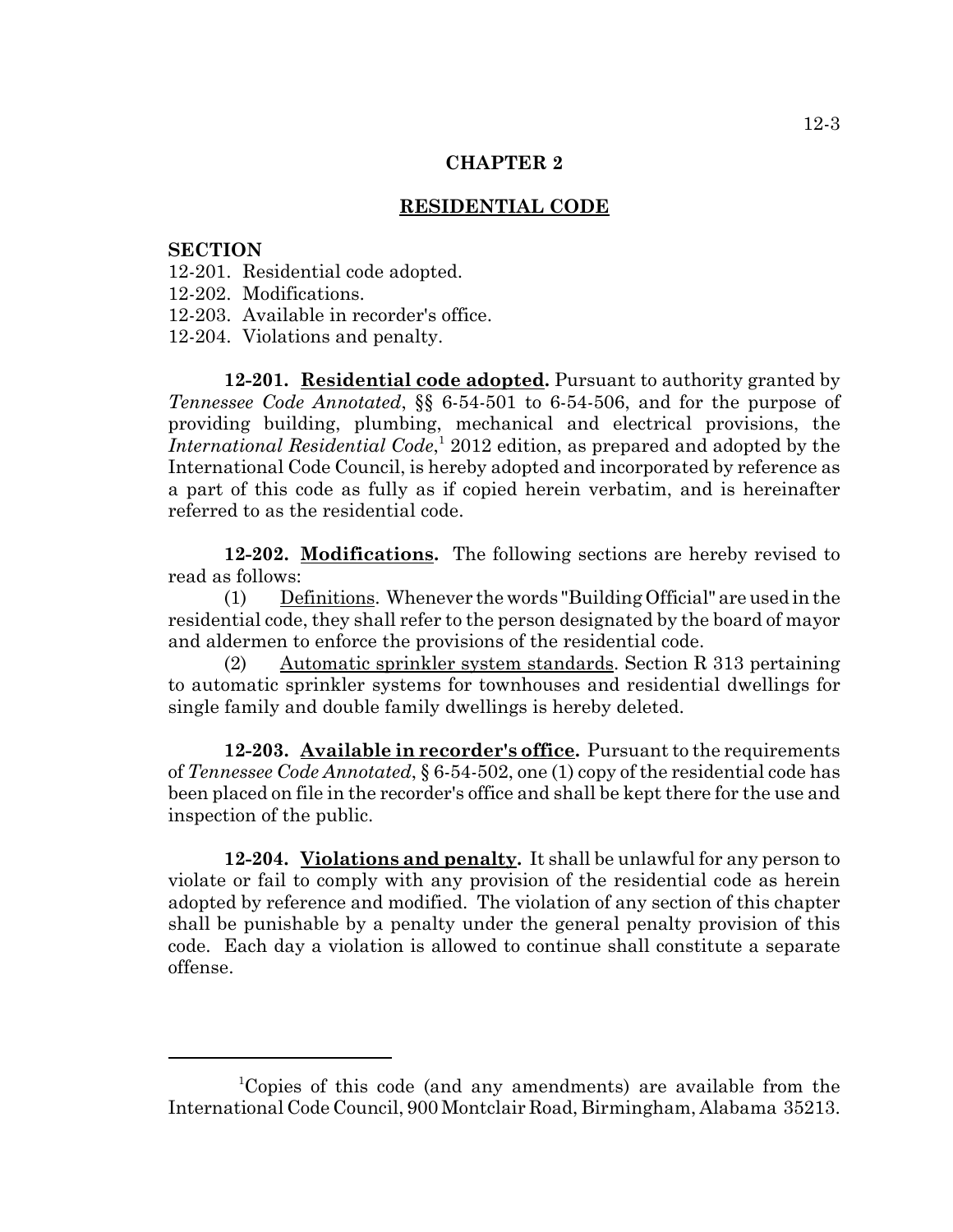## **PLUMBING CODE1**

#### **SECTION**

- 12-301. Plumbing code adopted.
- 12-302. Modifications.
- 12-303. Available in recorder's office.
- 12-304. Violations and penalty.

**12-301. Plumbing code adopted.** Pursuant to authority granted by *Tennessee Code Annotated*, §§ 6-54-501 to 6-54-506, and for the purpose of regulating plumbing installations, including alterations, repairs, equipment, appliances, fixtures, fittings, and the appurtenances thereto, within or without the city, when such plumbing is or is to be connected with the city water or sewerage system, the *International Plumbing Code*,<sup>2</sup> 2012 edition, as prepared and adopted by the International Code Council, is hereby adopted and incorporated by reference as a part of this code as fully as if copied herein verbatim, and is hereinafter referred to as the plumbing code.

**12-302. Modifications.** The following sections are hereby revised to read as follows:

Definitions. Whenever the words "Building Official" are used in the plumbing code, they shall refer to the person designated by the board of mayor and aldermen to enforce the provisions of the plumbing code.

**12-303. Available in recorder's office.** Pursuant to the requirements of *Tennessee Code Annotated*, § 6-54-502, one (1) copy of the plumbing code has been placed on file in the recorder's office and shall be kept there for the use and inspection of the public.

**12-304. Violations and penalty.** It shall be unlawful for any person to violate or fail to comply with any provision of the plumbing code as herein

 <sup>1</sup> Municipal code references Cross-connections: title 18. Street excavations: title 16. Wastewater treatment: title 18. Water and sewer system administration: title 18.

 <sup>2</sup> Copies of this code (and any amendments) are available from the International Code Council, 900 Montclair Road, Birmingham, Alabama 35213.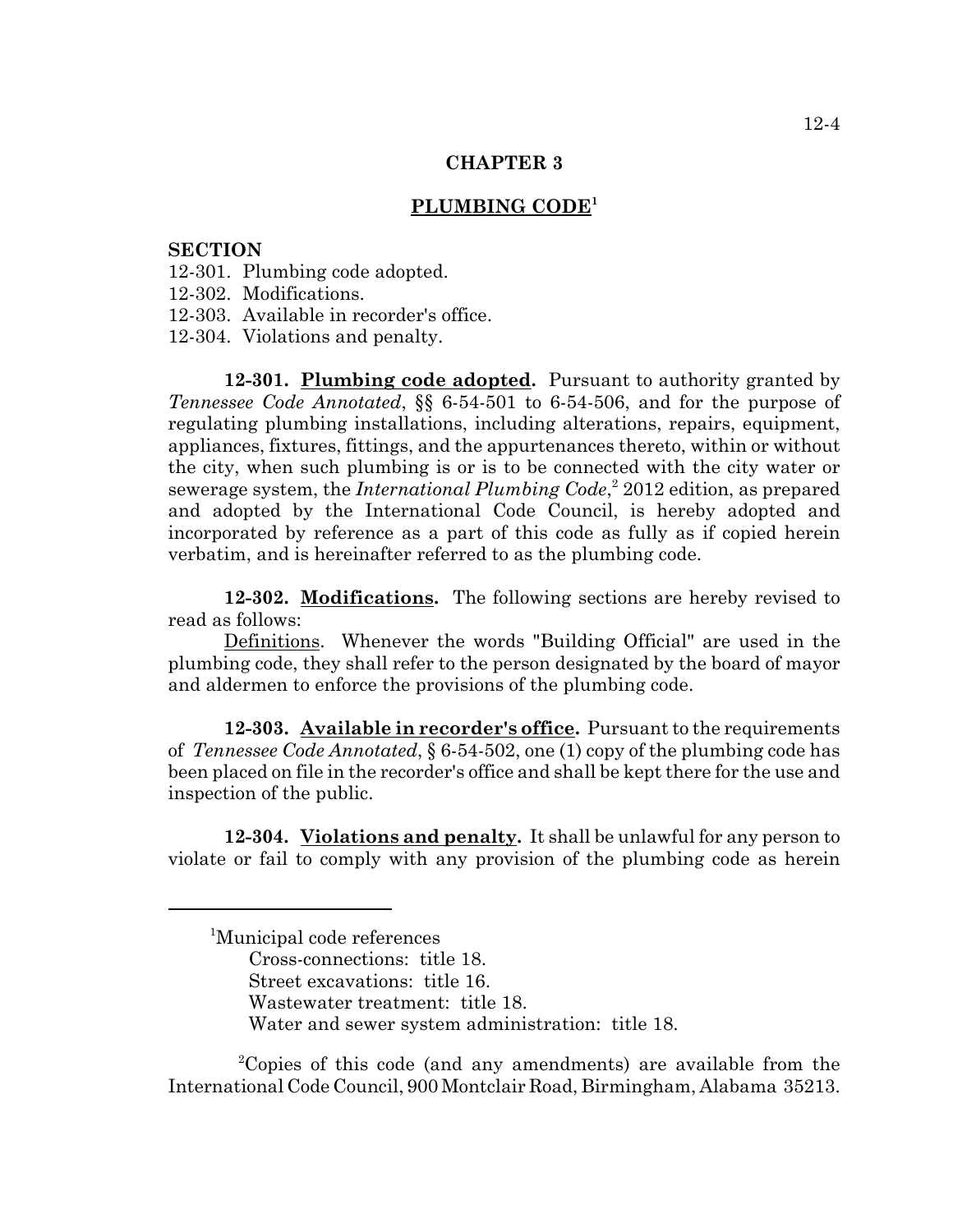adopted by reference and modified. The violation of any section of this chapter shall be punishable by a penalty under the general penalty provision of this code. Each day a violation is allowed to continue shall constitute a separate offense.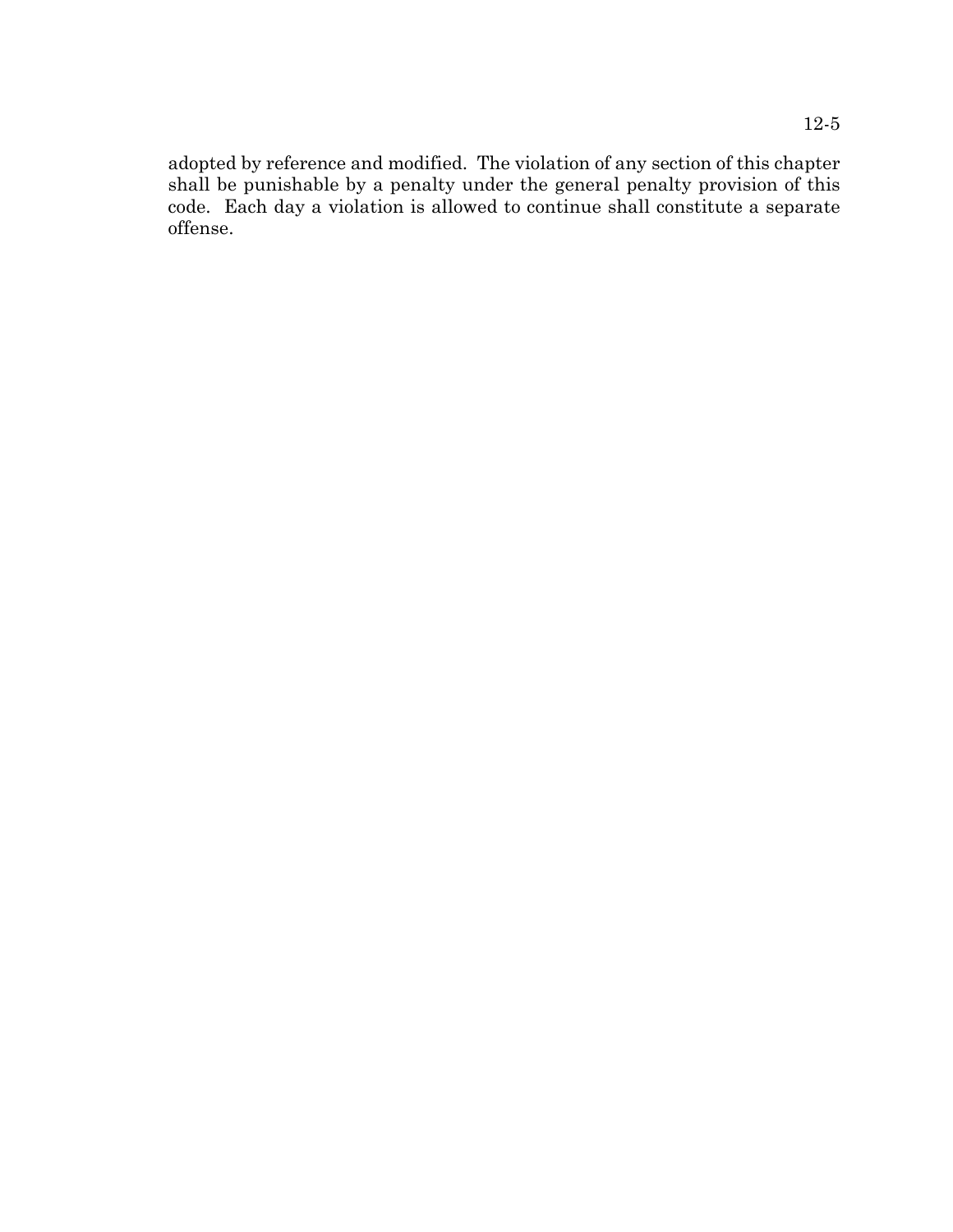## **ELECTRICAL CODE<sup>1</sup>**

#### **SECTION**

- 12-401. Electrical code adopted.
- 12-402. Available in recorder's office.
- 12-403. Permit required for doing electrical work.
- 12-404. Enforcement.
- 12-405. Violations and penalty.

**12-401. Electrical code adopted.** Pursuant to authority granted by *Tennessee Code Annotated*, §§ 6-54-501 to 6-54-506, and for the purpose of providing practical minimum standards for the safeguarding of persons and of buildings and their contents from hazards arising from the use of electricity for light, heat, power, radio, signaling, or for other purposes, the *National Electrical Code*, 2 2016 edition, as prepared by the National Fire Protection Association, is hereby adopted and incorporated by reference as a part of this code and is hereinafter referred to as the electrical code.

**12-402. Available in recorder's office.** Pursuant to the requirements of *Tennessee Code Annotated*, § 6-54-502, one (1) copy of the electrical code has been placed on file in the recorder's office and shall be kept there for the use and inspection of the public.

**12-403. Permit required for doing electrical work**. No electrical work shall be done within this city until a permit therefor has been issued by the city. The term "electrical work" shall not be deemed to include minor repairs that do not involve the installation of new wire, conduits, machinery, apparatus, or other electrical devices generally requiring the services of an electrician.

**12-404. Enforcement.** The electrical inspector shall be such person as the mayor shall appoint or designate. It shall be his duty to enforce compliance with this chapter and the electrical code as herein adopted by reference. He is authorized and directed to make such inspections of electrical equipment and wiring, etc., as are necessary to insure compliance with the applicable regulations, and may enter any premises or building at any reasonable time for

 <sup>2</sup> Copies of this code are available from the National Fire Protection Association, 1 Batterymarch Park, Quincy, Massachusetts 02269-9101.

<sup>&</sup>lt;sup>1</sup>Municipal code reference

Fire protection, fireworks, and explosives: title 7.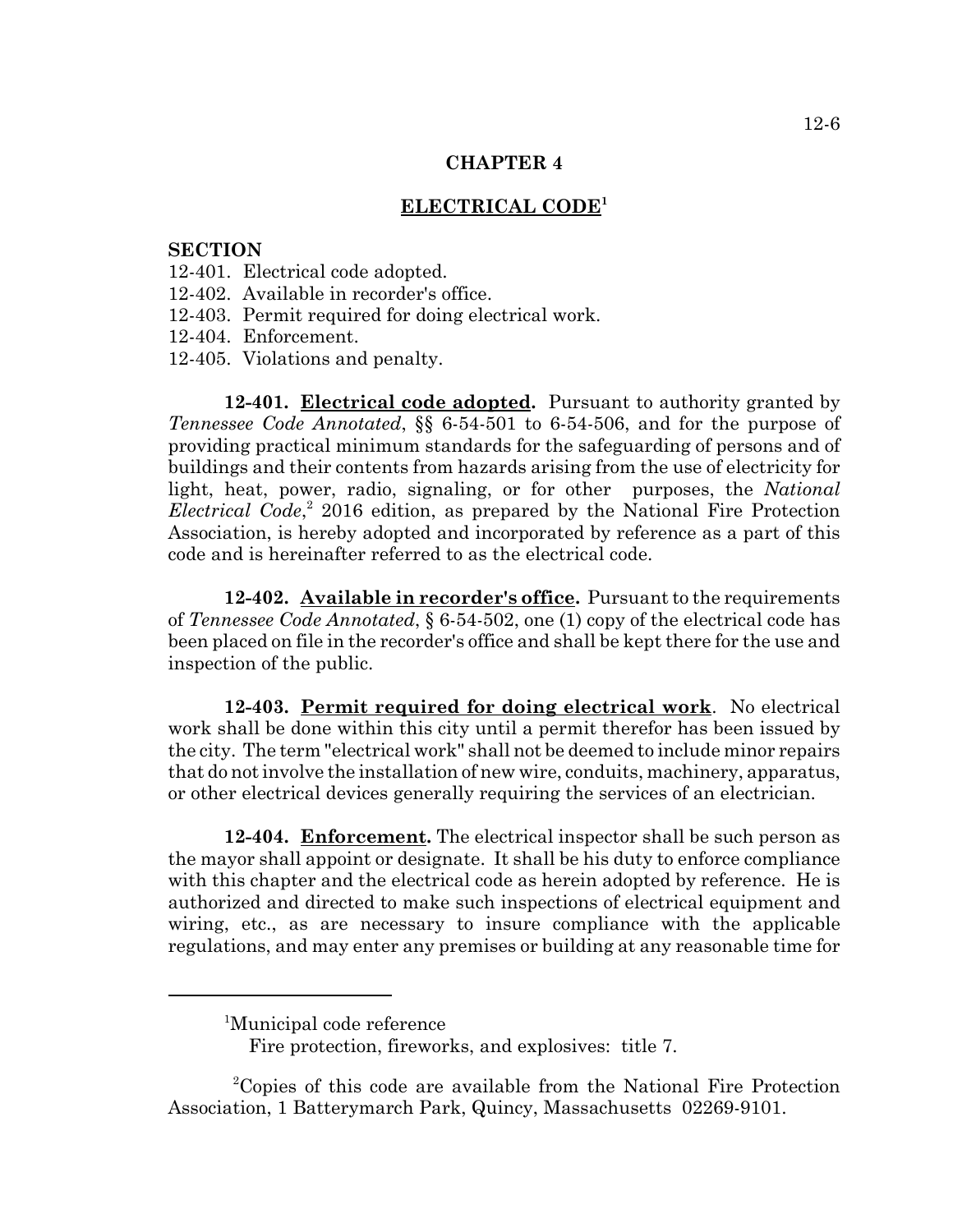the purpose of discharging his duties. He is authorized to refuse or discontinue electrical service to any person or place not complying with this chapter and/or the electrical code.

**12-405. Violations and penalty.** It shall be unlawful for any person to do or authorize any electrical work or to use any electricity in such manner or under such circumstances as not to comply with this chapter and/or the requirements and standards prescribed by the electrical code. The violation of any section of this chapter shall be punishable by a penalty under the general penalty provision of this code. Each day a violation is allowed to continue shall constitute a separate offense.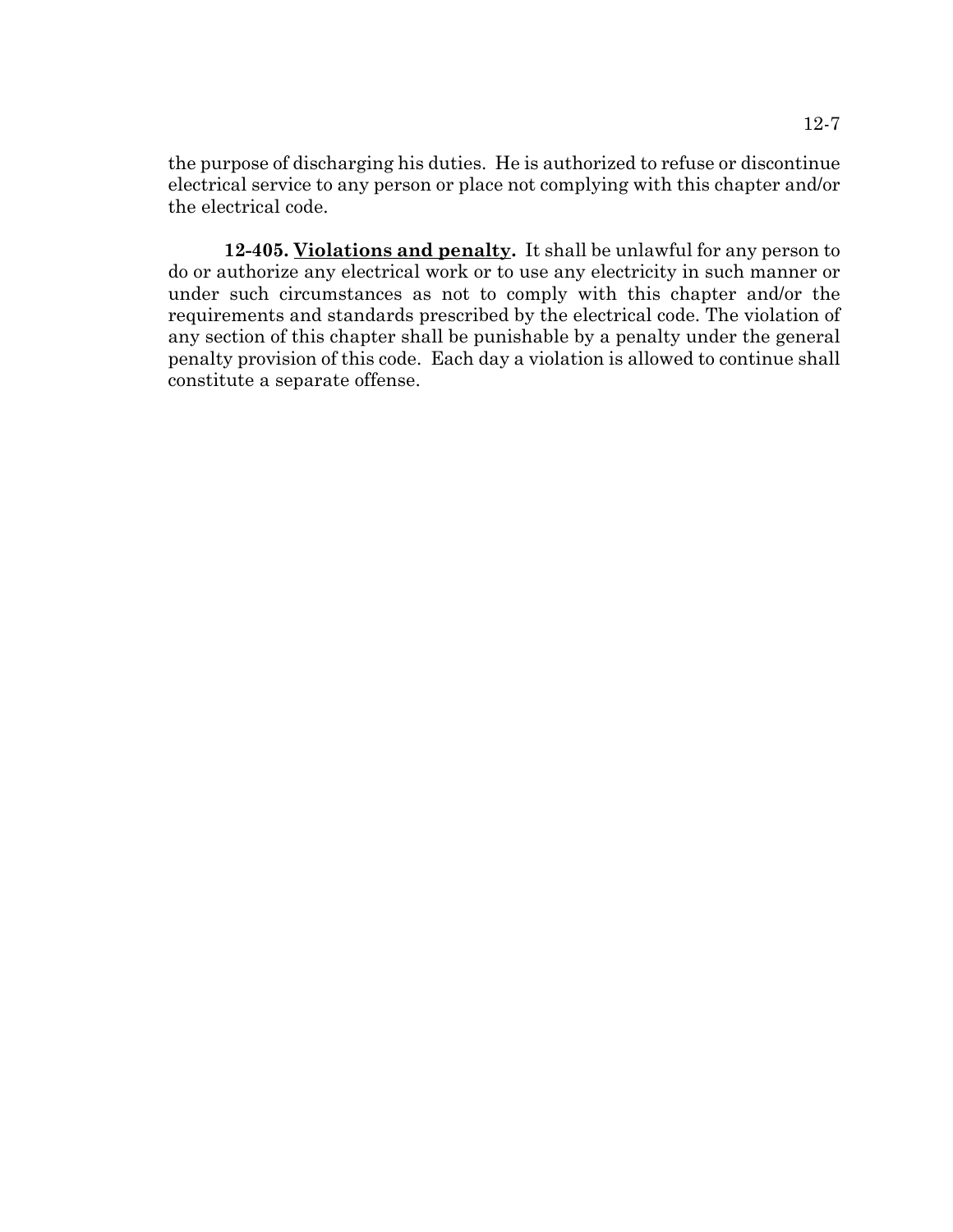# **FUEL GAS CODE**

# **SECTION**

- 12-501. Title and definitions.
- 12-502. Purpose and scope.
- 12-503. Available in the recorder's office
- 12-504. Use of existing piping and appliances.
- 12-505. Bond and license.
- 12-506. Gas inspector and assistants.
- 12-507. Powers and duties of inspector.
- 12-508. Permits.
- 12-509. Inspections.
- 12-510. Certificates.
- 12-511. Fees.
- 12-512. Nonliability.
- 12-513. Violations and penalty.

**12-501. Title and definitions.** This chapter and the code herein adopted by reference shall be known as the gas code of the city. The following definitions are provided for the purpose of interpretation and administration of the gas code.

(1) "Building official" shall refer to the person designated by the board of mayor and aldermen to enforce the provisions of the gas code.

(2) "Certain appliances" means conversion burners, floor furnaces, central heating plants, vented wall furnaces, water heaters, and boilers.

(3) "Certificate of approval" means a document or tag issued and/or attached by the inspector to the inspected material, piping, or appliance installation, filled out, together with date, address of the premises, and signed by the inspector.

(4) "Gas company" means any person distributing gas within the corporate limits or authorized and proposing to so engage.

(5) "Inspector" means the person appointed as inspector, and shall include each assistant inspector, if any, from time to time acting as such under this chapter by appointment of the mayor.

(6) "Person" means any individual, partnership, firm, corporation, or any other organized group of individuals.

**12-502. Purpose and scope.** The purpose of the gas code is to provide minimum standards, provisions, and requirements for safe installation of consumer's gas piping and gas appliances. All gas piping and gas appliances installed, replaced, maintained, or repaired within the corporate limits shall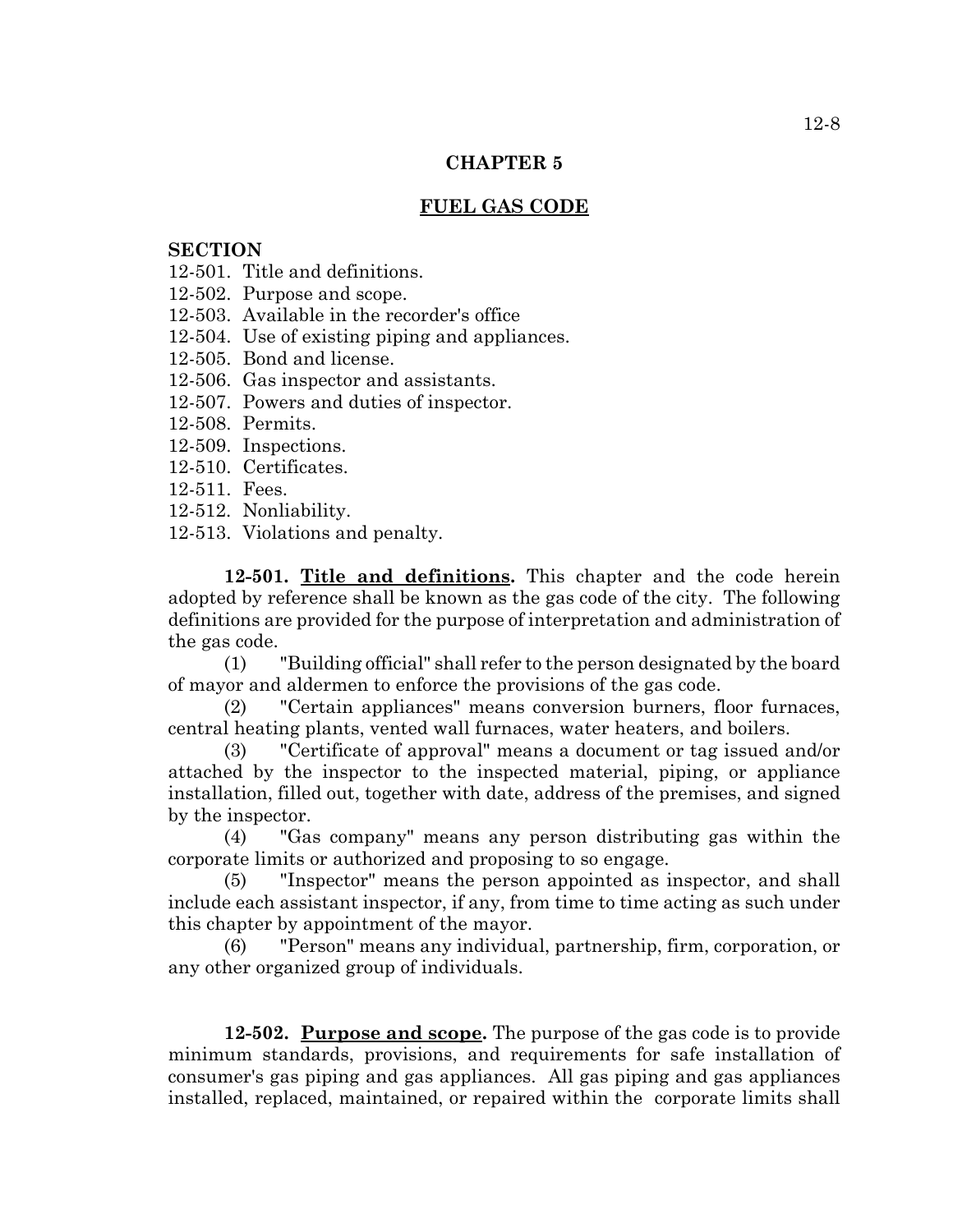conform to the requirements of this chapter and to the *International Fuel Gas* Code,<sup>1</sup> 2012 edition, is hereby adopted and incorporated by reference and made a part of this chapter as if fully set forth herein and shall be referred to as the gas code.

**12-503. Available in recorder's office.** Pursuant to the requirements of *Tennessee Code Annotated*, § 6-54-502, one (1) copy of the gas code has been placed on file in the recorder's office and shall be kept there for the use and inspection of the public.

**12-504. Use of existing piping and appliances.** Notwithstanding any provision in the gas code to the contrary, consumer's piping installed prior to the adoption of the gas code or piping installed to supply other than natural gas may be converted to natural gas if the inspector finds, upon inspection and proper tests, that such piping will render reasonably satisfactory gas service to the consumer and will not in any way endanger life or property; otherwise, such piping shall be altered or replaced, in whole or in part, to conform with the requirements of the gas code.

**12-505. Bond and license.** (1) No person shall engage in or work at the installation, extension, or alteration of consumer's gas piping or certain gas appliances, until such person shall have secured a license as hereinafter provided, and shall have executed and delivered to the mayor a good and sufficient bond in the penal sum of ten thousand dollars (\$10,000.00), with corporate surety, conditioned for the faithful performance of all such work, entered upon or contracted for, in strict accordance and compliance with the provisions of the gas code. The bond herein required shall expire on the first day of January next following its approval by the recorder, and thereafter on the first day of January of each year a new bond, in form and substance as herein required, shall be given by such person to cover all such work as shall be done during such year.

(2) Upon approval of said bond, the person desiring to do such work shall secure from the recorder a nontransferable license which shall run until the first day of January next succeeding its issuance, unless sooner revoked. The person obtaining a license shall pay any applicable license fees to the recorder.

(3) Nothing herein contained shall be construed as prohibiting an individual from installing or repairing his own appliances or installing, extending, replacing, altering, or repairing consumer's piping on his own premises, or as requiring a license or a bond from an individual doing such work

<sup>1</sup> Copies of this code (and any amendments) are available from the International Code Council, 900 Montclair Road, Birmingham, Alabama 35213.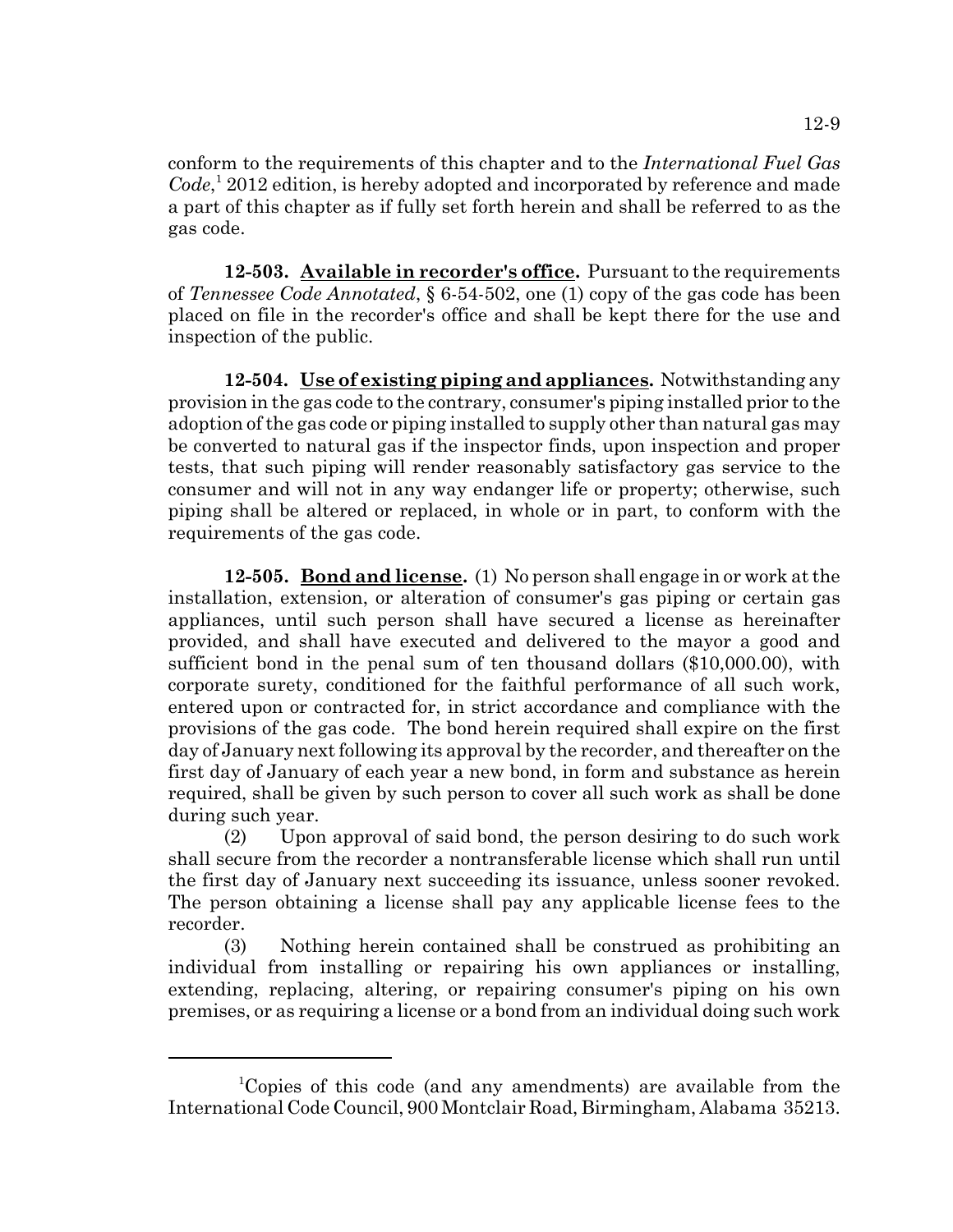on his own premises; provided, however, all such work must be done in conformity with all other provisions of the gas code, including those relating to permits, inspections, and fees.

**12-506. Gas inspector and assistants.** To provide for the administration and enforcement of the gas code, the office of gas inspector is hereby created. The inspector, and such assistants as may be necessary in the proper performance of the duties of the office, shall be appointed or designated by the board of mayor and aldermen.

**12-507. Powers and duties of inspector.** (1) The inspector is authorized and directed to enforce all of the provisions of the gas code. Upon presentation of proper credentials, he may enter any building or premises at reasonable times for the purpose of making inspections or preventing violations of the gas code.

(2) The inspector is authorized to disconnect any gas piping or fixture or appliance for which a certificate of approval is required but has not been issued with respect to same, or which, upon inspection, shall be found defective or in such condition as to endanger life or property. In all cases where such a disconnection is made, a notice shall be attached to the piping, fixture, or appliance disconnected by the inspector, which notice shall state that the same has been disconnected by the inspector, together with the reason or reasons therefor, and it shall be unlawful for any person to remove said notice or reconnect said gas piping or fixture or appliance without authorization by the inspector and such gas piping or fixture or appliance shall not be put in service or used until the inspector has attached his certificate of approval in lieu of his prior disconnection notice.

(3) It shall be the duty of the inspector to confer from time to time with representatives of the local health department, the local fire department, and the gas company, and otherwise obtain from proper sources all helpful information and advice, presenting same to the appropriate officials from time to time for their consideration.

**12-508. Permits.** (1) No person shall install a gas conversion burner, floor furnace, central heating plant, vented wall furnace, water heater, boiler, consumer's gas piping, or convert existing piping to utilize natural gas without first obtaining a permit to do such work from the mayor; however, permits will not be required for setting or connecting other gas appliances, or for the repair of leaks in house piping.

(2) When only temporary use of gas is desired, the recorder may issue a permit for such use, for a period of not to exceed sixty (60) days, provided the consumer's gas piping to be used is given a test equal to that required for a final piping inspection.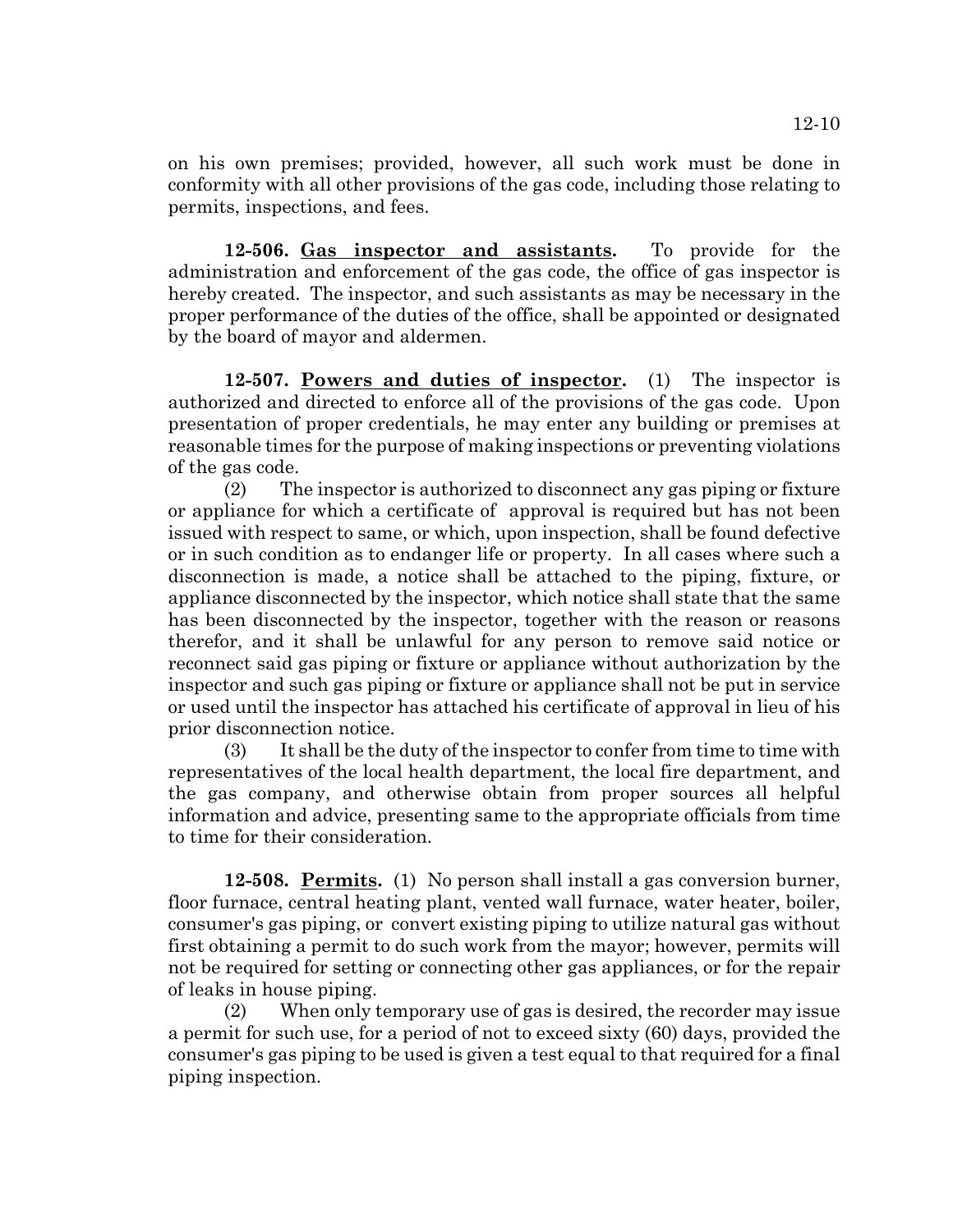(3) Except when work in a public street or other public way is involved the gas company shall not be required to obtain permits to set meters, or to extend, relocate, remove, or repair its service lines, mains, or other facilities, or for work having to do with its own gas system.

**12-509. Inspections.** (1) A rough piping inspection shall be made after all new piping authorized by the permit has been installed, and before any such piping has been covered or concealed or any fixtures or gas appliances have been attached thereto.

(2) A final piping inspection shall be made after all piping authorized by the permit has been installed and after all portions thereof which are to be concealed by plastering or otherwise have been so concealed, and before any fixtures or gas appliances have been attached thereto. This inspection shall include a pressure test, at which time the piping shall stand an air pressure equal to not less than the pressure of a column of mercury six inches (6") in height, and the piping shall hold this air pressure for a period of at least ten (10) minutes without any perceptible drop. A mercury column gauge shall be used for the test. All tools, apparatus, labor, and assistance necessary for the test shall be furnished by the installer of such piping.

**12-510. Certificates.** The inspector shall issue a certificate of approval at the completion of the work for which a permit for consumer piping has been issued if after inspection it is found that such work complies with the provisions of the gas code. A duplicate of each certificate issued covering consumer's gas piping shall be delivered to the gas company and used as its authority to render gas service.

**12-511. Fees.** There shall be charged a fee of three dollars (\$3.00) for each gas permit issued. This fee shall include the costs of one inspection to be made by the gas inspector. Should additional inspections be necessary, there shall be an added charge of one dollar (\$1.00) for each such inspection.

**12-512. Nonliability.** This chapter shall not be construed as imposing upon the municipality any liability or responsibility for damages to any person injured by any defect in any gas piping or appliance mentioned herein, or by installation thereof, nor shall the municipality, or any official or employee thereof, be held as assuming any such liability or responsibility by reason of the inspection authorized hereunder or the certificate of approval issued by the inspector.

**12-513. Violations and penalty.** It shall be unlawful for any person to violate or fail to comply with any provision of the gas code as herein adopted by reference and modified. The violation of any section of this chapter shall be punishable under the general penalty provision of this code, or the license of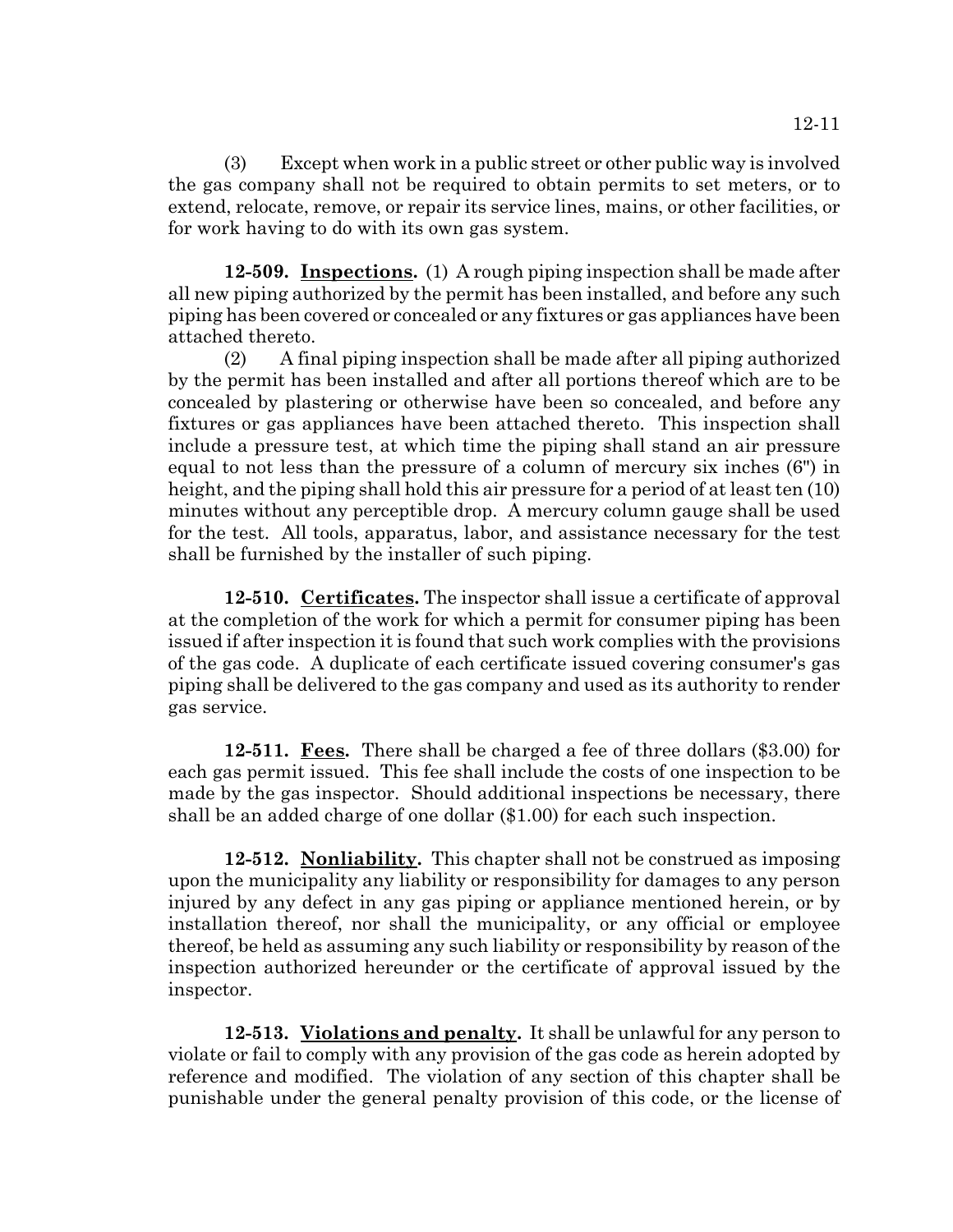such person may be revoked, or both fine and revocation of license may be imposed. Each day a violation is allowed to continue shall constitute a separate offense.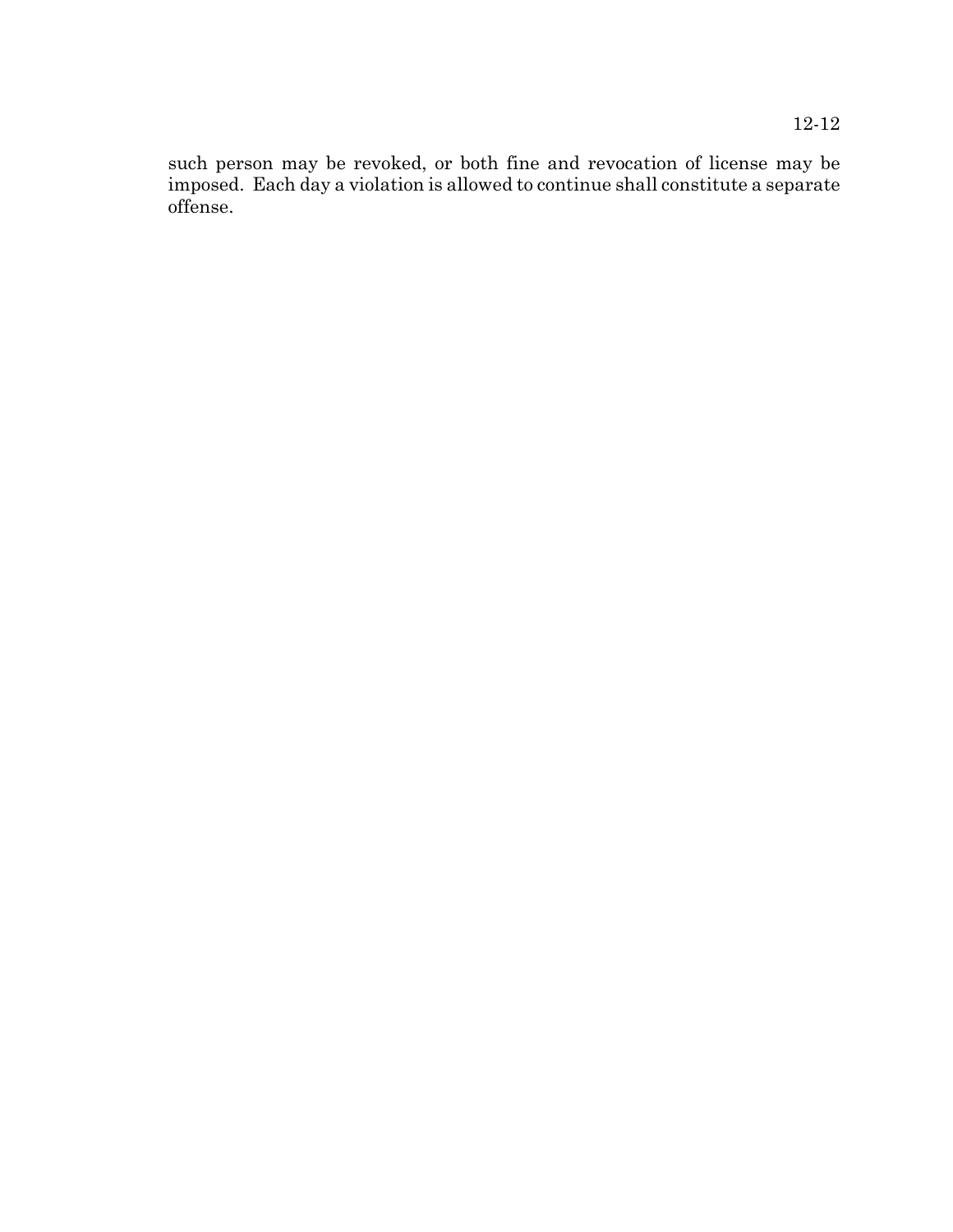#### **MECHANICAL CODE**

#### **SECTION**

- 12-601. Mechanical code adopted.
- 12-602. Modifications.
- 12-603. Available in recorder's office.
- 12-604. Violations and penalty.

**12-601. Mechanical code adopted.** Pursuant to authority granted by *Tennessee Code Annotated*, §§ 6-54-501 to 6-54-506, and for the purpose of regulating the installation of mechanical systems, including alterations, repairs, replacement, equipment, appliances, fixtures, fittings and/or appurtenances thereto, including ventilating, heating, cooling, air conditioning, and refrigeration systems, incinerators, and other energy-related systems, the International Mechanical Code,<sup>1</sup> [2012 edition, as prepared and adopted by the International Code Council, is hereby adopted and incorporated by reference as a part of this code as fully as if copied herein verbatim and is hereinafter referred to as the mechanical code.

**12-602. Modifications.** The following sections are hereby revised to read as follows:

Definitions. Whenever the words "Building Official" are used in the mechanical code, they shall refer to the person designated by the board of mayor and aldermen to enforce the provisions of the mechanical code.

**12-603. Available in recorder's office.** Pursuant to the requirements of *Tennessee Code Annotated*, § 6-54-502, one (1) copy of the mechanical code has been placed on file in the recorder's office and shall be kept there for the use and inspection of the public.

**12-604. Violations and penalty.** It shall be unlawful for any person to violate or fail to comply with any provision of the mechanical code as herein adopted. The violation of any section of this chapter shall be punishable by a penalty under the general penalty provision of this code. Each day a violation is allowed to continue shall constitute a separate offense.

<sup>1</sup> Copies of this code (and any amendments) are available from the International Code Council, 900 Montclair Road, Birmingham, Alabama 35213.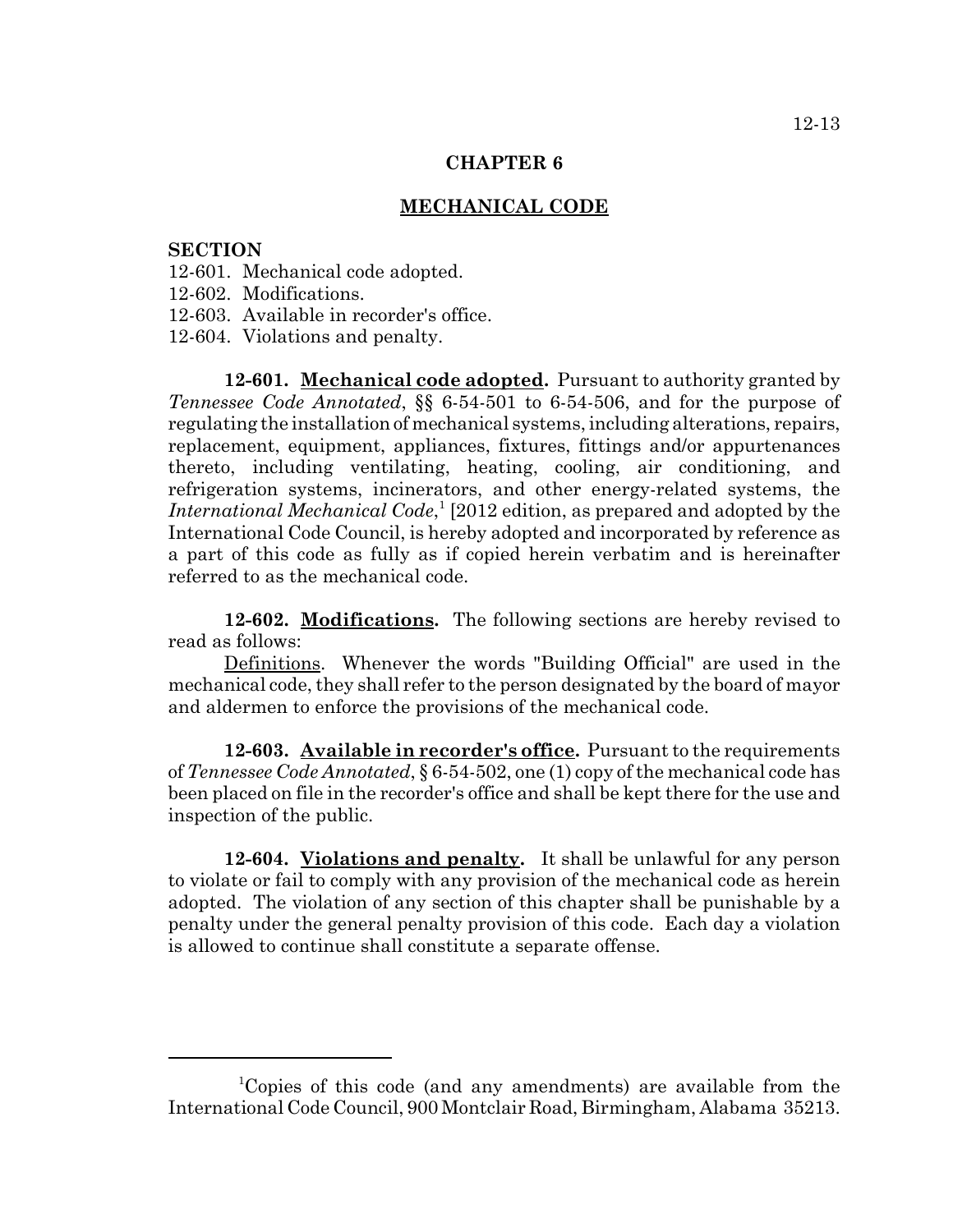## **ENERGY CONSERVATION CODE<sup>1</sup>**

#### **SECTION**

- 12-701. Energy code adopted.
- 12-702. Modifications.
- 12-703. Available in recorder's office.
- 12-704. Violations and penalty.

**12-701. Energy code adopted.** Pursuant to authority granted by *Tennessee Code Annotated*, §§ 6-54-501 to 6-54-506, and for the purpose of regulating the design of buildings for adequate thermal resistance and low air leakage and the design and selection of mechanical, electrical, water-heating and illumination systems and equipment which will enable the effective use of energy in new building construction, the *International Energy Conservation* Code,<sup>2</sup> 2012 edition, and all subsequent amendments or additions to said code, as prepared and adopted by the International Code Council, is hereby adopted and incorporated by reference as a part of this code, and are hereinafter referred to as the energy code.

**12-702. Modifications.** The following sections are hereby revised to read as follows:

"Building Official." Whenever in the energy code these words are used, they shall refer to the person designated by the board of mayor and aldermen shall have appointed or designated to administer and enforce the provisions of the energy code.

**12-703. Available in recorder's office.** Pursuant to the requirements of *Tennessee Code Annotated*, § 6-54-502, one (1) copy of the energy code has been placed on file in the recorder's office and shall be kept there for the use and inspection of the public.

 <sup>2</sup> Copies of this code (and any amendments) are available from the International Code Council, 900 Montclair Road, Birmingham, Alabama 35213.

<sup>&</sup>lt;sup>1</sup>Municipal code references Fire protection, fireworks, and explosives: title 7. Planning and zoning: title 14. Streets and other public ways and places: title 16. Utilities and services: titles 18 and 19.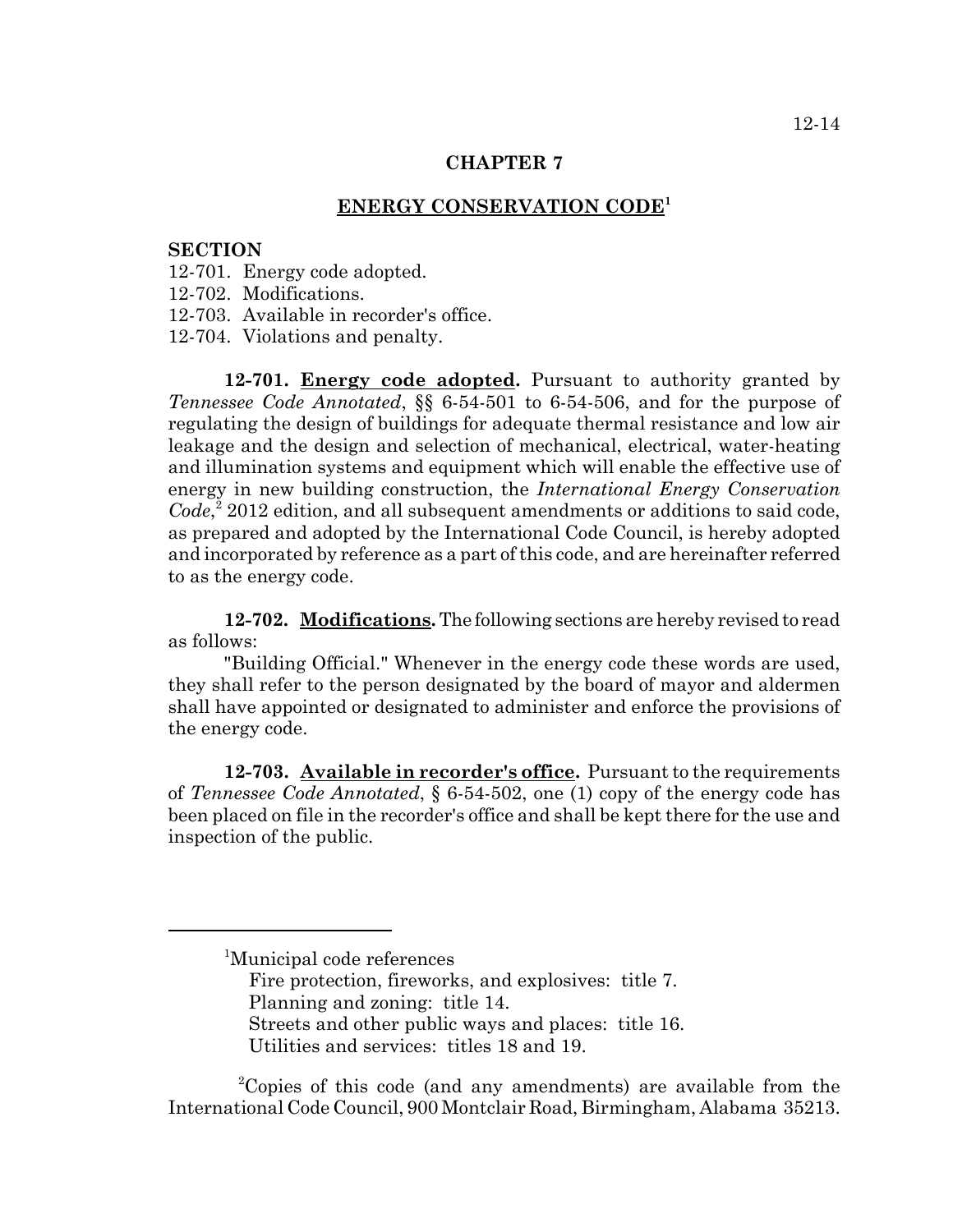**12-704. Violations and penalty.** It shall be unlawful for any person to violate or fail to comply with any provision of the energy code as herein adopted by reference and modified. The violation of any section of this chapter shall be punishable by a penalty under the general penalty provision of this code. Each day a violation is allowed to continue shall constitute a separate offense.